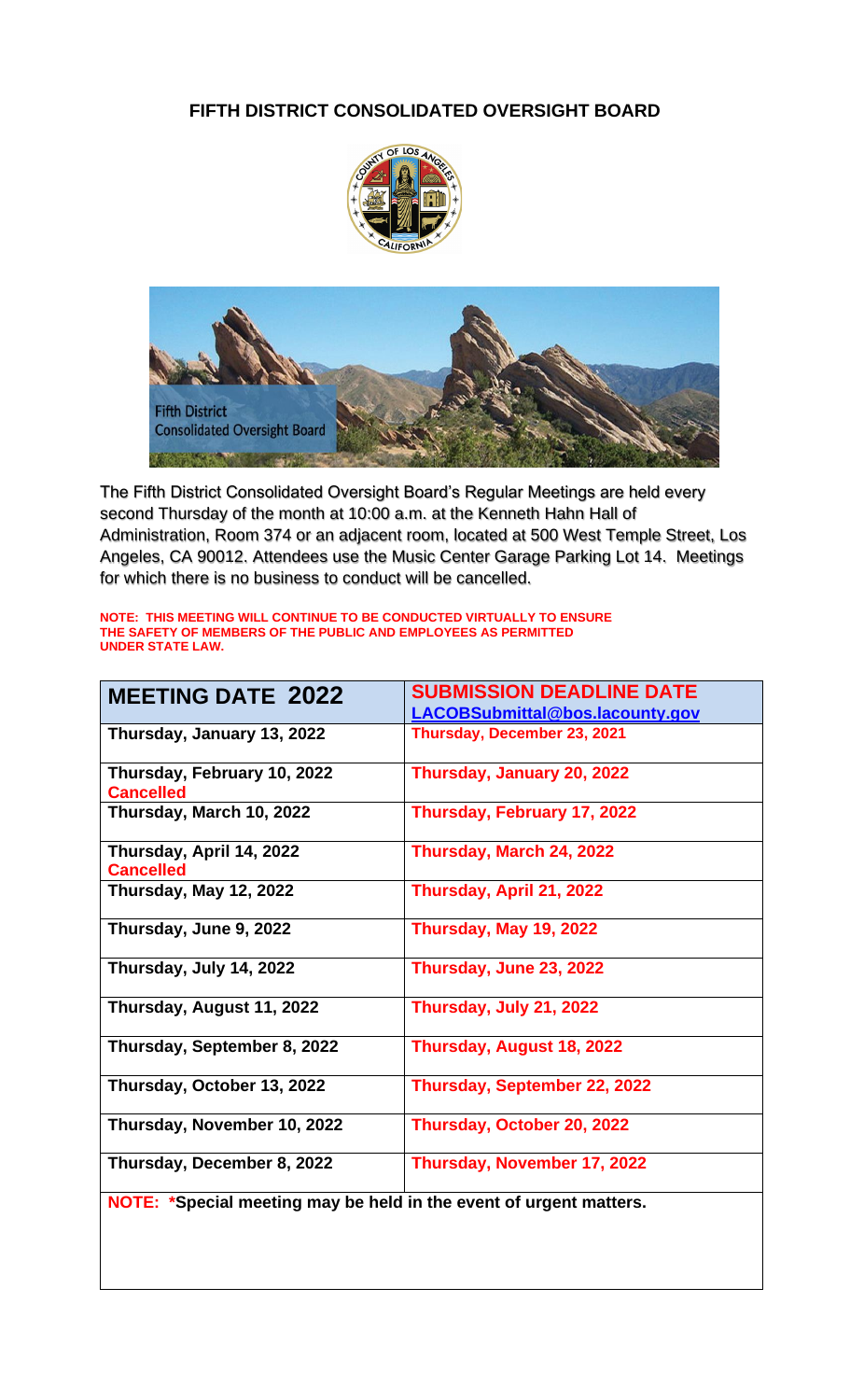# December

## 2021

### **FIFTH DISTRICT CONSOLIDATED OVERSIGHT BOARD**

### **Board Members** :

**Stephen Dickinson, Chair John L. Dortch, Vice Chair**

**Mark Berry Steve Koffroth Anish Saraiya Lloyd Johnson Sarah Miller**

 **Agencies:** [Alhambra](https://www.cityofalhambra.org/) [Arcadia](https://www.arcadiaca.gov/government/city-departments/development-services/successor-agency-to-the-arcadia-redevelopment-agency) [Burbank](http://www.burbankca.gov/departments/community-development/housing-economic-development/successor-agency/successor-agency-oversight-board-agendas) [Covina](https://covinaca.gov/) [Duarte](http://www.accessduarte.com/about/default.htm) [Glendale](https://www.glendaleca.gov/government/departments/city-clerk/boards-and-commissions-/oversight-board-for-the-glendale-successor-agency) **[Glendora](http://www.cityofglendora.org/departments-services/boards-commissions-and-committees/oversight-board-to-the-glendora-successor-agency)**  [La Verne](http://www.ci.la-verne.ca.us/index.php/39-city-hall/41-la-verne-successor-agency-oversight-board) **[Lancaster](http://www.cityoflancasterca.org/about-us/city-government/redevelopment-agency)** 

 **Successor**



| Sunday | Monday | Tuesday        | Wednesday | Thursday                                                                                   | Friday               | Saturday   |
|--------|--------|----------------|-----------|--------------------------------------------------------------------------------------------|----------------------|------------|
|        |        |                | $\,1$     | $\overline{2}$                                                                             | $\mathsf 3$          | $\sqrt{4}$ |
| 5      | 6      | $\overline{7}$ | 8         | $\mathcal G$<br>10:00 a.m.<br>5th District<br>COB<br><b>Meeting</b><br>KHHOA,<br>Rm. 374-A | 10                   | $11\,$     |
| 12     | 13     | $14\,$         | 15        | 16                                                                                         | 17                   | 18         |
| 19     | 20     | 21             | 22        | 23<br><b>SDD For</b><br>1-13-2022<br>5 <sup>th</sup> District<br><b>COB</b>                | 24<br><b>HOLIDAY</b> | 25         |
| 26     | 27     | 28             | 29        | 30                                                                                         | 31                   |            |
|        |        |                |           |                                                                                            | <b>HOLIDAY</b>       |            |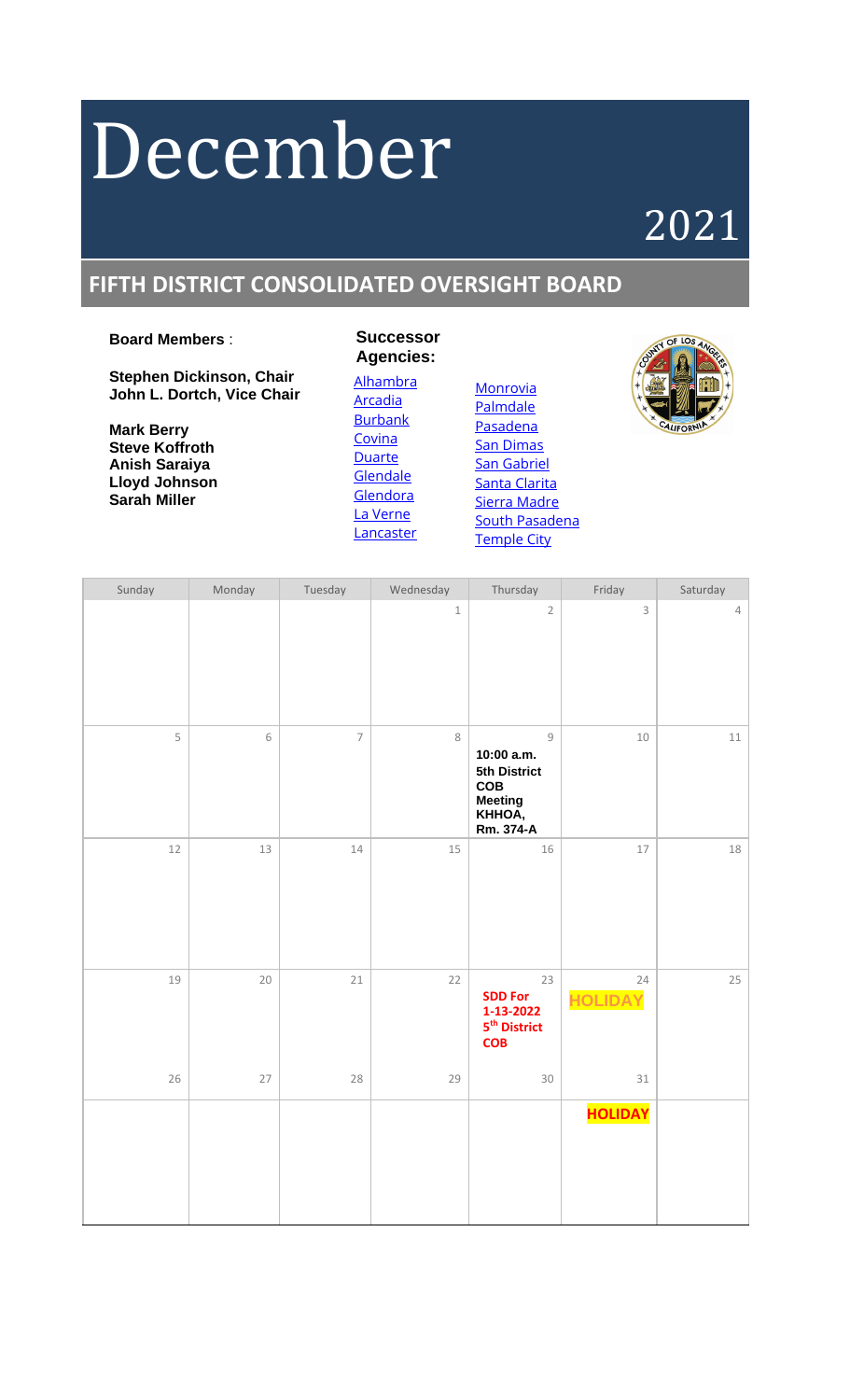# January

## 2022

### **FIFTH DISTRICT CONSOLIDATED OVERSIGHT BOARD**

### **Board Members** :

**Stephen Dickinson, Chair John L. Dortch, Vice Chair**

**Mark Berry Steve Koffroth Anish Saraiya Lloyd Johnson Sarah Miller**

**Agencies:** [Alhambra](https://www.cityofalhambra.org/) [Arcadia](https://www.arcadiaca.gov/government/city-departments/development-services/successor-agency-to-the-arcadia-redevelopment-agency) [Burbank](http://www.burbankca.gov/departments/community-development/housing-economic-development/successor-agency/successor-agency-oversight-board-agendas) [Covina](https://covinaca.gov/) [Duarte](http://www.accessduarte.com/about/default.htm) **[Glendale](https://www.glendaleca.gov/government/departments/city-clerk/boards-and-commissions-/oversight-board-for-the-glendale-successor-agency) [Glendora](http://www.cityofglendora.org/departments-services/boards-commissions-and-committees/oversight-board-to-the-glendora-successor-agency)** [La Verne](http://www.ci.la-verne.ca.us/index.php/39-city-hall/41-la-verne-successor-agency-oversight-board) **[Lancaster](http://www.cityoflancasterca.org/about-us/city-government/redevelopment-agency)** 

**Successor**



| Sunday       | Monday                   | Tuesday    | Wednesday | Thursday                                                                    | Friday                   | Saturday |
|--------------|--------------------------|------------|-----------|-----------------------------------------------------------------------------|--------------------------|----------|
|              |                          |            |           |                                                                             |                          | $\,1\,$  |
| $\sqrt{2}$   | $\mathsf{3}$             | $\sqrt{4}$ | 5         | 6                                                                           | $\overline{\phantom{a}}$ | $\,8\,$  |
| $\mathcal G$ | $10\,$                   | $11\,$     | 12        | 13<br>10:00 a.m.<br>5th District<br>COB Meeting<br>KHHOA,<br>Rm. 374-A      | $14\,$                   | 15       |
| 16           | $17\,$<br><b>HOLIDAY</b> | 18         | 19        | 20<br><b>SDD For</b><br>2-10-2022<br>5 <sup>th</sup> District<br><b>COB</b> | $21\,$                   | 22       |
| 23           | 24                       | $25\,$     | $26\,$    | 27                                                                          | 28                       | 29       |
| 30           | $31\,$                   |            |           |                                                                             |                          |          |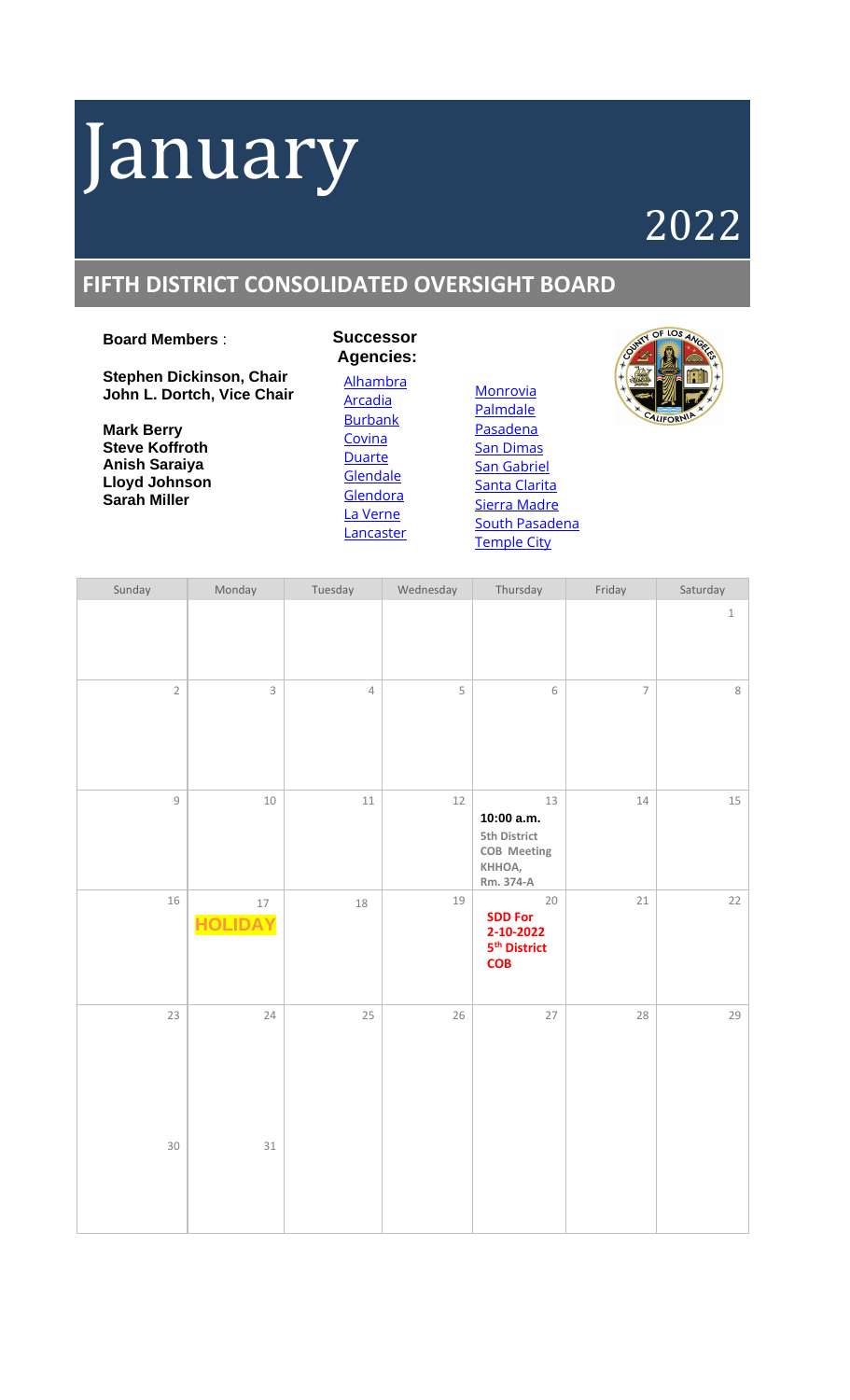# February

## 2022

### **FIFTH DISTRICT CONSOLIDATED OVERSIGHT BOARD**

### **Board Members** :

**Stephen Dickinson, Chair John L. Dortch, Vice Chair**

**Mark Berry Steve Koffroth Anish Saraiya Lloyd Johnson Sarah Miller**

**Successor Agencies:** [Alhambra](https://www.cityofalhambra.org/) [Arcadia](https://www.arcadiaca.gov/government/city-departments/development-services/successor-agency-to-the-arcadia-redevelopment-agency) **[Burbank](http://www.burbankca.gov/departments/community-development/housing-economic-development/successor-agency/successor-agency-oversight-board-agendas)** [Covina](https://covinaca.gov/) [Duarte](http://www.accessduarte.com/about/default.htm) **[Glendale](https://www.glendaleca.gov/government/departments/city-clerk/boards-and-commissions-/oversight-board-for-the-glendale-successor-agency) [Glendora](http://www.cityofglendora.org/departments-services/boards-commissions-and-committees/oversight-board-to-the-glendora-successor-agency)** [La Verne](http://www.ci.la-verne.ca.us/index.php/39-city-hall/41-la-verne-successor-agency-oversight-board) [Lancaster](http://www.cityoflancasterca.org/about-us/city-government/redevelopment-agency)



| Sunday         | Monday                   | Tuesday | Wednesday      | Thursday                                                                                       | Friday     | Saturday |
|----------------|--------------------------|---------|----------------|------------------------------------------------------------------------------------------------|------------|----------|
|                |                          | $\,1\,$ | $\overline{2}$ | $\mathsf{3}$                                                                                   | $\sqrt{4}$ | 5        |
| $\,$ $\,$ $\,$ | $\overline{\mathcal{I}}$ | 8       | 9              | $10\,$<br>10:00 a.m.<br>5th District<br>COB Meeting<br>KHHOA,<br>Rm. 374-A<br><b>Cancelled</b> | $11\,$     | $12\,$   |
| 13             | $14\,$                   | 15      | 16             | $17\,$<br><b>SDD For</b><br>3-10-2022<br>5 <sup>th</sup> District<br><b>COB</b>                | $18\,$     | 19       |
| $20\,$         | $21\,$<br><b>HOLIDAY</b> | $22$    | 23             | $24\,$                                                                                         | 25         | $26\,$   |
| 27             | 28                       |         |                |                                                                                                |            |          |
|                |                          |         |                |                                                                                                |            |          |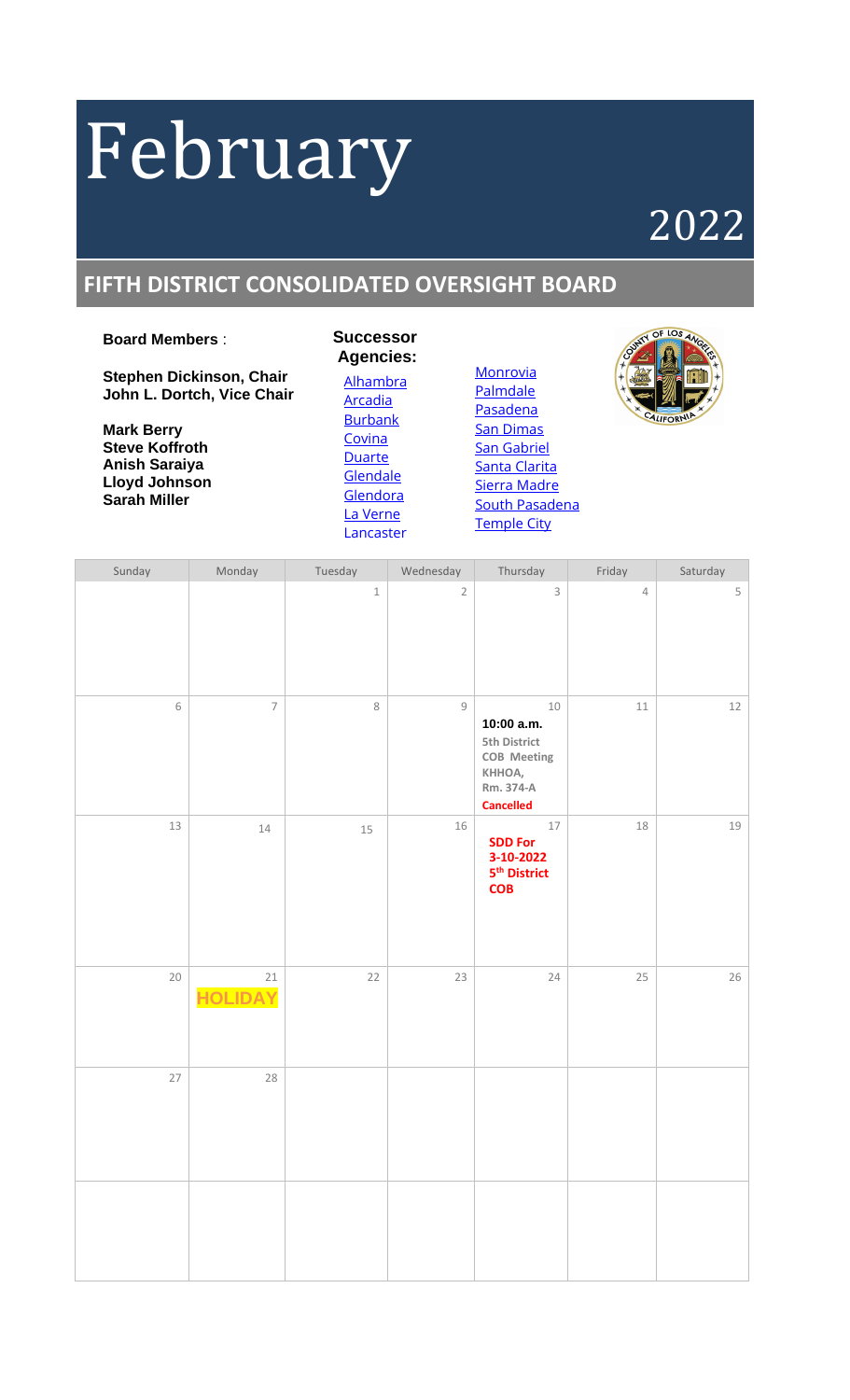# March

## 2022

### **FIFTH DISTRICT CONSOLIDATED OVERSIGHT BOARD**

### **Board Members** :

**Stephen Dickinson, Chair John L. Dortch, Vice Chair**

**Mark Berry Steve Koffroth Anish Saraiya Lloyd Johnson Sarah Miller**

**Successor Agencies:** [Alhambra](https://www.cityofalhambra.org/) [Arcadia](https://www.arcadiaca.gov/government/city-departments/development-services/successor-agency-to-the-arcadia-redevelopment-agency) **[Burbank](http://www.burbankca.gov/departments/community-development/housing-economic-development/successor-agency/successor-agency-oversight-board-agendas)** [Covina](https://covinaca.gov/) [Duarte](http://www.accessduarte.com/about/default.htm) **[Glendale](https://www.glendaleca.gov/government/departments/city-clerk/boards-and-commissions-/oversight-board-for-the-glendale-successor-agency) [Glendora](http://www.cityofglendora.org/departments-services/boards-commissions-and-committees/oversight-board-to-the-glendora-successor-agency)** [La Verne](http://www.ci.la-verne.ca.us/index.php/39-city-hall/41-la-verne-successor-agency-oversight-board) **[Lancaster](http://www.cityoflancasterca.org/about-us/city-government/redevelopment-agency)** 



| Sunday | Monday               | Tuesday     | Wednesday      | Thursday                                                                      | Friday         | Saturday |
|--------|----------------------|-------------|----------------|-------------------------------------------------------------------------------|----------------|----------|
|        |                      | $\mathbf 1$ | $\overline{2}$ | 3                                                                             | $\overline{4}$ | 5        |
| 6      | $\overline{7}$       | $\,8\,$     | $\mathsf g$    | 10<br>10:00 a.m.<br>5th District<br><b>COB</b> Meeting<br>KHHOA,<br>Rm. 374-A | $11\,$         | 12       |
| 13     | $14\,$               | $15\,$      | $16\,$         | $17\,$                                                                        | $18\,$         | 19       |
| $20\,$ | $21\,$               | 22          | 23             | 24<br><b>SDD For</b><br>4-14-2022<br>5 <sup>th</sup> District<br><b>COB</b>   | 25             | 26       |
| 27     | 28<br><b>HOLIDAY</b> | 29          | $30\,$         | 31                                                                            |                |          |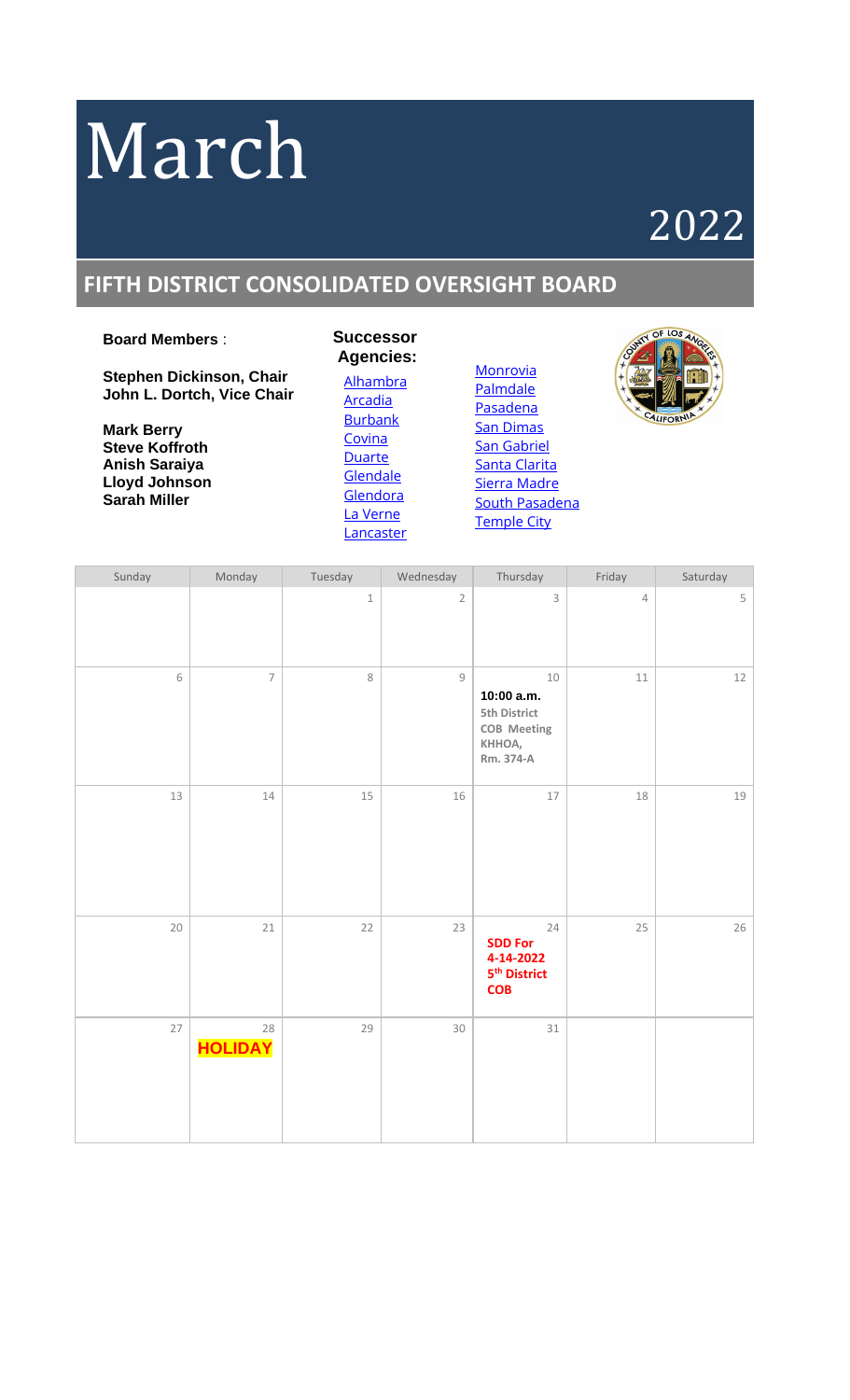

### 2022

### **FIFTH DISTRICT CONSOLIDATED OVERSIGHT BOARD**

### **Board Members** :

**Stephen Dickinson, Chair John L. Dortch, Vice Chair**

**Mark Berry Steve Koffroth Anish Saraiya Lloyd Johnson Sarah Miller**

**Successor Agencies:** [Alhambra](https://www.cityofalhambra.org/) [Arcadia](https://www.arcadiaca.gov/government/city-departments/development-services/successor-agency-to-the-arcadia-redevelopment-agency) [Burbank](http://www.burbankca.gov/departments/community-development/housing-economic-development/successor-agency/successor-agency-oversight-board-agendas) **[Covina](https://covinaca.gov/) [Duarte](http://www.accessduarte.com/about/default.htm) [Glendale](https://www.glendaleca.gov/government/departments/city-clerk/boards-and-commissions-/oversight-board-for-the-glendale-successor-agency) [Glendora](http://www.cityofglendora.org/departments-services/boards-commissions-and-committees/oversight-board-to-the-glendora-successor-agency)** [La Verne](http://www.ci.la-verne.ca.us/index.php/39-city-hall/41-la-verne-successor-agency-oversight-board) [Lancaster](http://www.cityoflancasterca.org/about-us/city-government/redevelopment-agency)



| Sunday       | Monday     | Tuesday     | Wednesday      | Thursday                                                                                   | Friday  | Saturday       |
|--------------|------------|-------------|----------------|--------------------------------------------------------------------------------------------|---------|----------------|
|              |            |             |                |                                                                                            | $\,1\,$ | $\overline{2}$ |
| $\mathsf{3}$ | $\sqrt{4}$ | $\mathsf S$ | $\,$ $\,$ $\,$ | $\overline{\phantom{a}}$                                                                   | $\,8\,$ | $\mathsf g$    |
| $10\,$       | $11\,$     | $12\,$      | 13             | 14<br>10:00 a.m.<br>5th District<br>COB Meeting<br>KHHOA,<br>Rm. 374-A<br><b>Cancelled</b> | $15\,$  | 16             |
| $17\,$       | $18\,$     | 19          | $20\,$         | $21\,$<br><b>SDD For</b><br>5-12-2022<br>5 <sup>th</sup> District<br><b>COB</b>            | 22      | 23             |
| 24           | 25         | 26          | $27\,$         | 28                                                                                         | 29      | $30\,$         |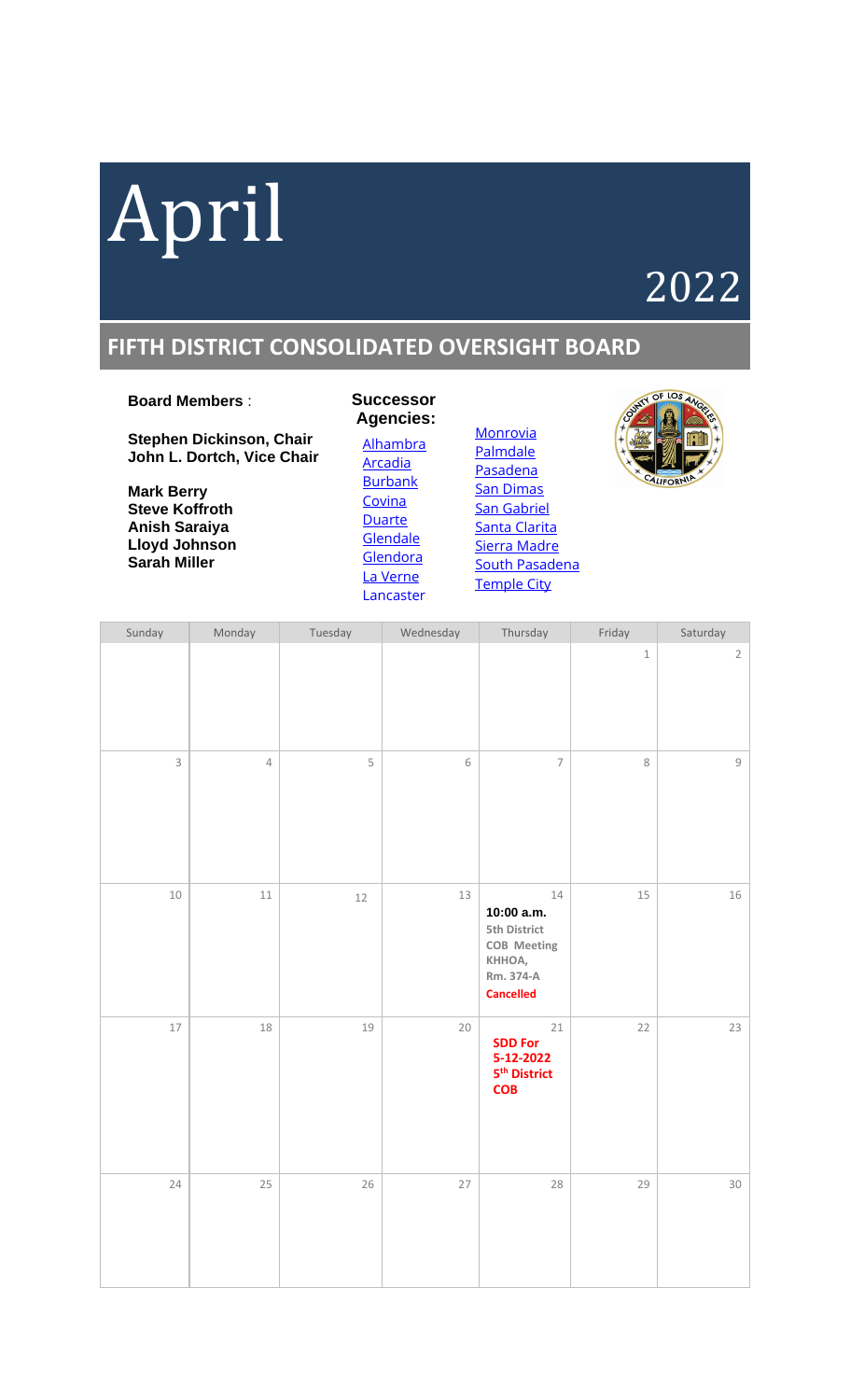# May

## 2022

### **FIFTH DISTRICT CONSOLIDATED OVERSIGHT BOARD**

### **Board Members** :

**Stephen Dickinson, Chair John L. Dortch, Vice Chair**

**Mark Berry Steve Koffroth Anish Saraiya Lloyd Johnson Sarah Miller**

**Successor Agencies:** [Alhambra](https://www.cityofalhambra.org/) [Arcadia](https://www.arcadiaca.gov/government/city-departments/development-services/successor-agency-to-the-arcadia-redevelopment-agency) [Burbank](http://www.burbankca.gov/departments/community-development/housing-economic-development/successor-agency/successor-agency-oversight-board-agendas) [Covina](https://covinaca.gov/) **[Duarte](http://www.accessduarte.com/about/default.htm) [Glendale](https://www.glendaleca.gov/government/departments/city-clerk/boards-and-commissions-/oversight-board-for-the-glendale-successor-agency) [Glendora](http://www.cityofglendora.org/departments-services/boards-commissions-and-committees/oversight-board-to-the-glendora-successor-agency)** [La Verne](http://www.ci.la-verne.ca.us/index.php/39-city-hall/41-la-verne-successor-agency-oversight-board) **[Lancaster](http://www.cityoflancasterca.org/about-us/city-government/redevelopment-agency)** 





| Sunday  | Monday                   | Tuesday                   | Wednesday  | Thursday                                                                          | Friday         | Saturday                 |
|---------|--------------------------|---------------------------|------------|-----------------------------------------------------------------------------------|----------------|--------------------------|
| $\,1$   | $\overline{2}$           | $\ensuremath{\mathsf{3}}$ | $\sqrt{4}$ | 5                                                                                 | $\,$ $\,$ $\,$ | $\overline{\mathcal{I}}$ |
| $\,8\,$ | $\mathcal G$             | $10\,$                    | $11\,$     | $12\,$<br>10:00 a.m.<br>5th District<br><b>COB</b> Meeting<br>KHHOA,<br>Rm. 374-A | 13             | $14\,$                   |
| 15      | 16                       | 17                        | $18\,$     | 19<br><b>SDD For</b><br>6-9-2022<br>5 <sup>th</sup> District<br><b>COB</b>        | 20             | 21                       |
| 22      | 23                       | 24                        | 25         | 26                                                                                | 27             | 28                       |
| 29      | $30\,$<br><b>HOLIDAY</b> | $31\,$                    |            |                                                                                   |                |                          |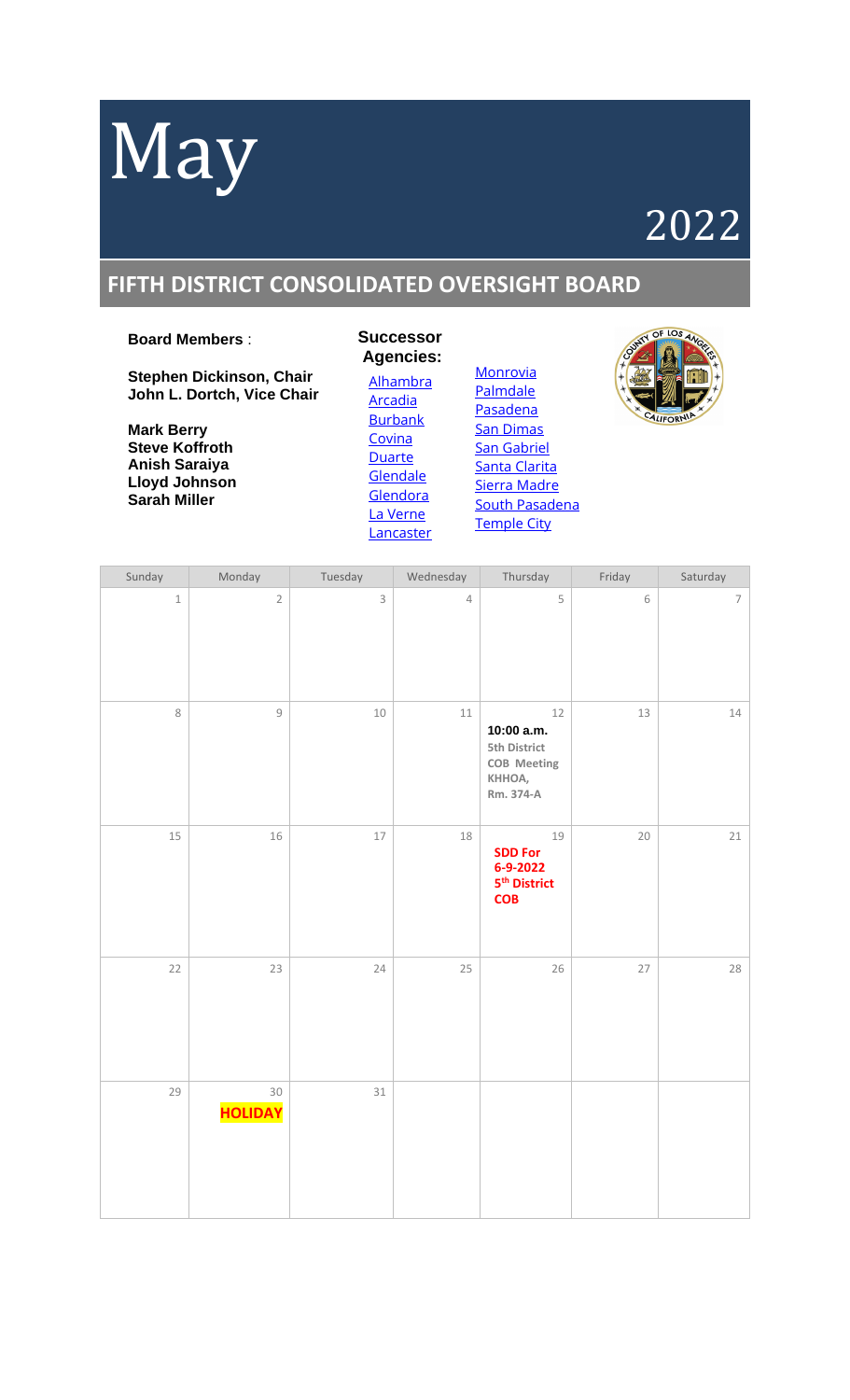## June

## 2022

### **FIFTH DISTRICT CONSOLIDATED OVERSIGHT BOARD**

### **Board Members** :

**Stephen Dickinson, Chair John L. Dortch, Vice Chair**

**Mark Berry Steve Koffroth Anish Saraiya Lloyd Johnson Sarah Miller**

**Successor Agencies:** [Alhambra](https://www.cityofalhambra.org/) [Arcadia](https://www.arcadiaca.gov/government/city-departments/development-services/successor-agency-to-the-arcadia-redevelopment-agency) [Burbank](http://www.burbankca.gov/departments/community-development/housing-economic-development/successor-agency/successor-agency-oversight-board-agendas) **[Covina](https://covinaca.gov/) [Duarte](http://www.accessduarte.com/about/default.htm) [Glendale](https://www.glendaleca.gov/government/departments/city-clerk/boards-and-commissions-/oversight-board-for-the-glendale-successor-agency) [Glendora](http://www.cityofglendora.org/departments-services/boards-commissions-and-committees/oversight-board-to-the-glendora-successor-agency)** [La Verne](http://www.ci.la-verne.ca.us/index.php/39-city-hall/41-la-verne-successor-agency-oversight-board) **[Lancaster](http://www.cityoflancasterca.org/about-us/city-government/redevelopment-agency)** 



| Sunday | Monday      | Tuesday                  | Wednesday | Thursday                                                                               | Friday      | Saturday       |
|--------|-------------|--------------------------|-----------|----------------------------------------------------------------------------------------|-------------|----------------|
|        |             |                          | $\,1$     | $\sqrt{2}$                                                                             | $\mathsf 3$ | $\overline{4}$ |
| 5      | $\,$ 6 $\,$ | $\overline{\phantom{a}}$ | $\,8\,$   | $\mathsf g$<br>10:00 a.m.<br>5th District<br><b>COB</b> Meeting<br>KHHOA,<br>Rm. 374-A | $10\,$      | $11\,$         |
| 12     | 13          | $14\,$                   | 15        | 16                                                                                     | $17\,$      | $18\,$         |
| 19     | 20          | $21\,$                   | 22        | 23<br><b>SDD For</b><br>7-14-2022<br>5 <sup>th</sup> District<br><b>COB</b>            | 24          | 25             |
| 26     | 27          | 28                       | 29        | $30\,$                                                                                 |             |                |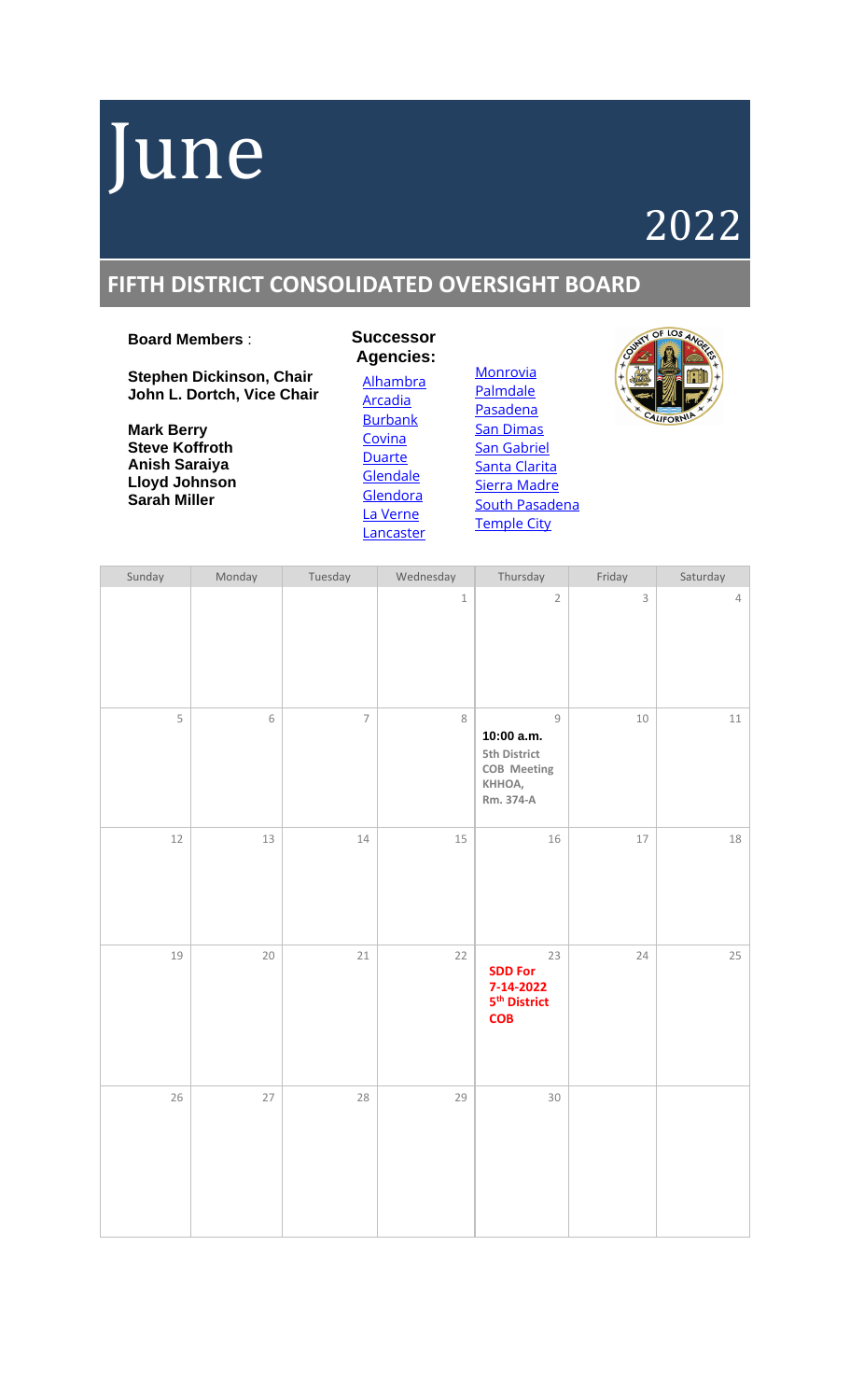# July

## 2022

### **FIFTH DISTRICT CONSOLIDATED OVERSIGHT BOARD**

### **Board Members** :

**Stephen Dickinson, Chair John L. Dortch, Vice Chair**

**Mark Berry Steve Koffroth Anish Saraiya Lloyd Johnson Sarah Miller**

**Successor Agencies:** [Alhambra](https://www.cityofalhambra.org/) [Arcadia](https://www.arcadiaca.gov/government/city-departments/development-services/successor-agency-to-the-arcadia-redevelopment-agency) [Burbank](http://www.burbankca.gov/departments/community-development/housing-economic-development/successor-agency/successor-agency-oversight-board-agendas) [Covina](https://covinaca.gov/) [Duarte](http://www.accessduarte.com/about/default.htm) **[Glendale](https://www.glendaleca.gov/government/departments/city-clerk/boards-and-commissions-/oversight-board-for-the-glendale-successor-agency) [Glendora](http://www.cityofglendora.org/departments-services/boards-commissions-and-committees/oversight-board-to-the-glendora-successor-agency)** [La Verne](http://www.ci.la-verne.ca.us/index.php/39-city-hall/41-la-verne-successor-agency-oversight-board) [Lancaster](http://www.cityoflancasterca.org/about-us/city-government/redevelopment-agency)



| Sunday      | Monday                           | Tuesday | Wednesday      | Thursday                                                                        | Friday  | Saturday       |
|-------------|----------------------------------|---------|----------------|---------------------------------------------------------------------------------|---------|----------------|
|             |                                  |         |                |                                                                                 | $\,1\,$ | $\overline{2}$ |
| $\mathsf 3$ | $\overline{4}$<br><b>HOLIDAY</b> | 5       | $\,$ $\,$ $\,$ | $\overline{7}$                                                                  | $\,8\,$ | $\mathcal G$   |
| $10\,$      | $11\,$                           | 12      | 13             | $14\,$<br>10:00 a.m.<br>5th District<br>COB Meeting<br>KHHOA,<br>Rm. 374-A      | 15      | 16             |
| $17\,$      | 18                               | 19      | $20\,$         | $21\,$<br><b>SDD For</b><br>8-11-2022<br>5 <sup>th</sup> District<br><b>COB</b> | 22      | 23             |
| 24          | 25                               | 26      | 27             | 28                                                                              | 29      | 30             |
| $31\,$      |                                  |         |                |                                                                                 |         |                |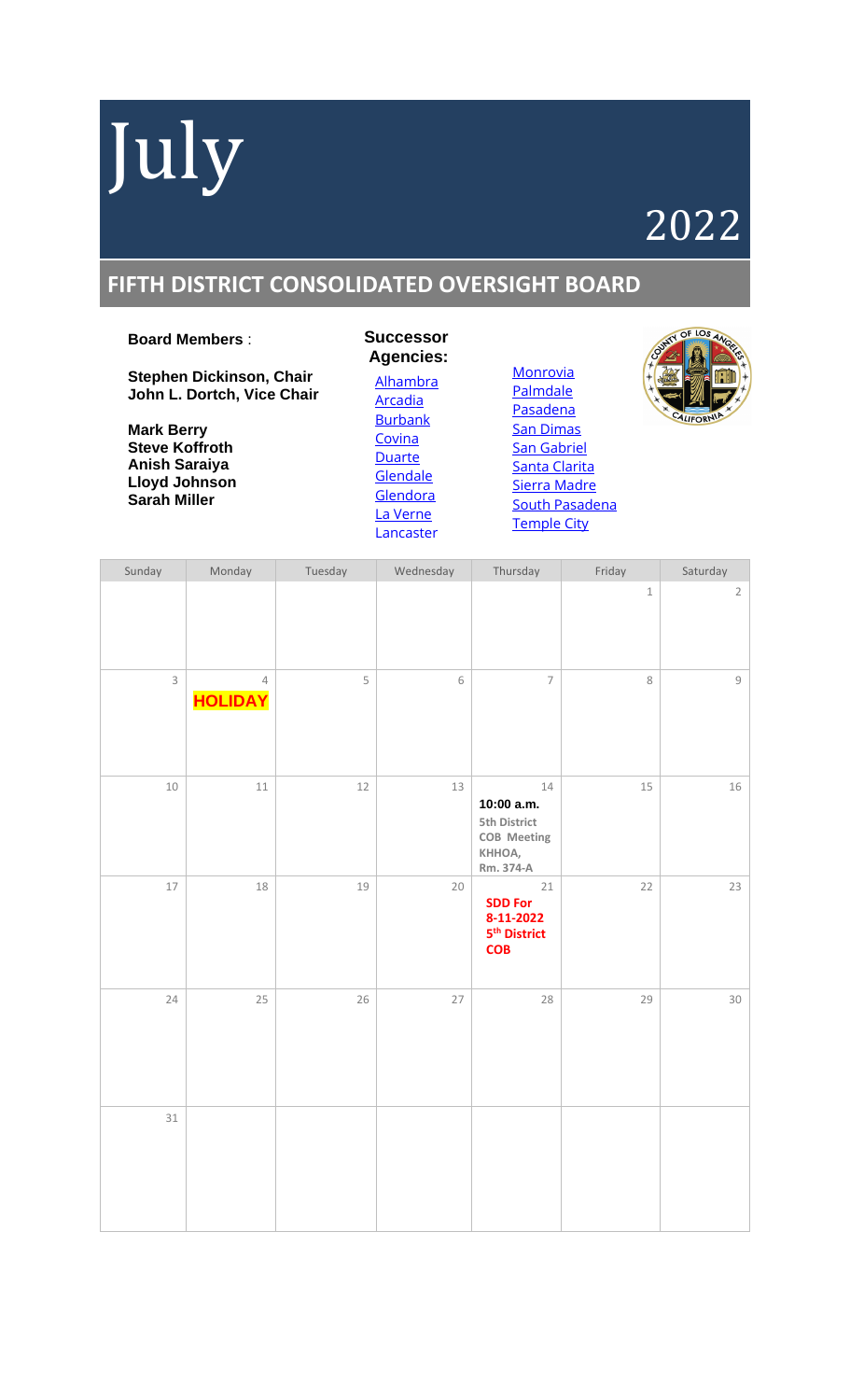# August

## 2022

### **FIFTH DISTRICT CONSOLIDATED OVERSIGHT BOARD**

### **Board Members** :

**Stephen Dickinson, Chair John L. Dortch, Vice Chair**

**Mark Berry Steve Koffroth Anish Saraiya Lloyd Johnson Sarah Miller**

**Successor Agencies:** [Alhambra](https://www.cityofalhambra.org/) [Arcadia](https://www.arcadiaca.gov/government/city-departments/development-services/successor-agency-to-the-arcadia-redevelopment-agency) [Burbank](http://www.burbankca.gov/departments/community-development/housing-economic-development/successor-agency/successor-agency-oversight-board-agendas) **[Covina](https://covinaca.gov/) [Duarte](http://www.accessduarte.com/about/default.htm) [Glendale](https://www.glendaleca.gov/government/departments/city-clerk/boards-and-commissions-/oversight-board-for-the-glendale-successor-agency) [Glendora](http://www.cityofglendora.org/departments-services/boards-commissions-and-committees/oversight-board-to-the-glendora-successor-agency)** [La Verne](http://www.ci.la-verne.ca.us/index.php/39-city-hall/41-la-verne-successor-agency-oversight-board) [Lancaster](http://www.cityoflancasterca.org/about-us/city-government/redevelopment-agency)



| Sunday         | Monday | Tuesday        | Wednesday      | Thursday                                                                       | Friday | Saturday |
|----------------|--------|----------------|----------------|--------------------------------------------------------------------------------|--------|----------|
|                | $\,1$  | $\overline{2}$ | $\overline{3}$ | $\overline{4}$                                                                 | 5      | 6        |
| $\overline{7}$ | 8      | $\mathcal G$   | 10             | $11\,$<br>10:00 a.m.<br>5th District<br>COB Meeting<br>KHHOA,<br>Rm. 374-A     | $12\,$ | 13       |
| $14\,$         | $15\,$ | 16             | 17             | $18\,$<br><b>SDD For</b><br>9-8-2022<br>5 <sup>th</sup> District<br><b>COB</b> | 19     | $20\,$   |
| $21\,$         | 22     | 23             | 24             | 25                                                                             | 26     | 27       |
| 28             | 29     | $30\,$         | $31\,$         |                                                                                |        |          |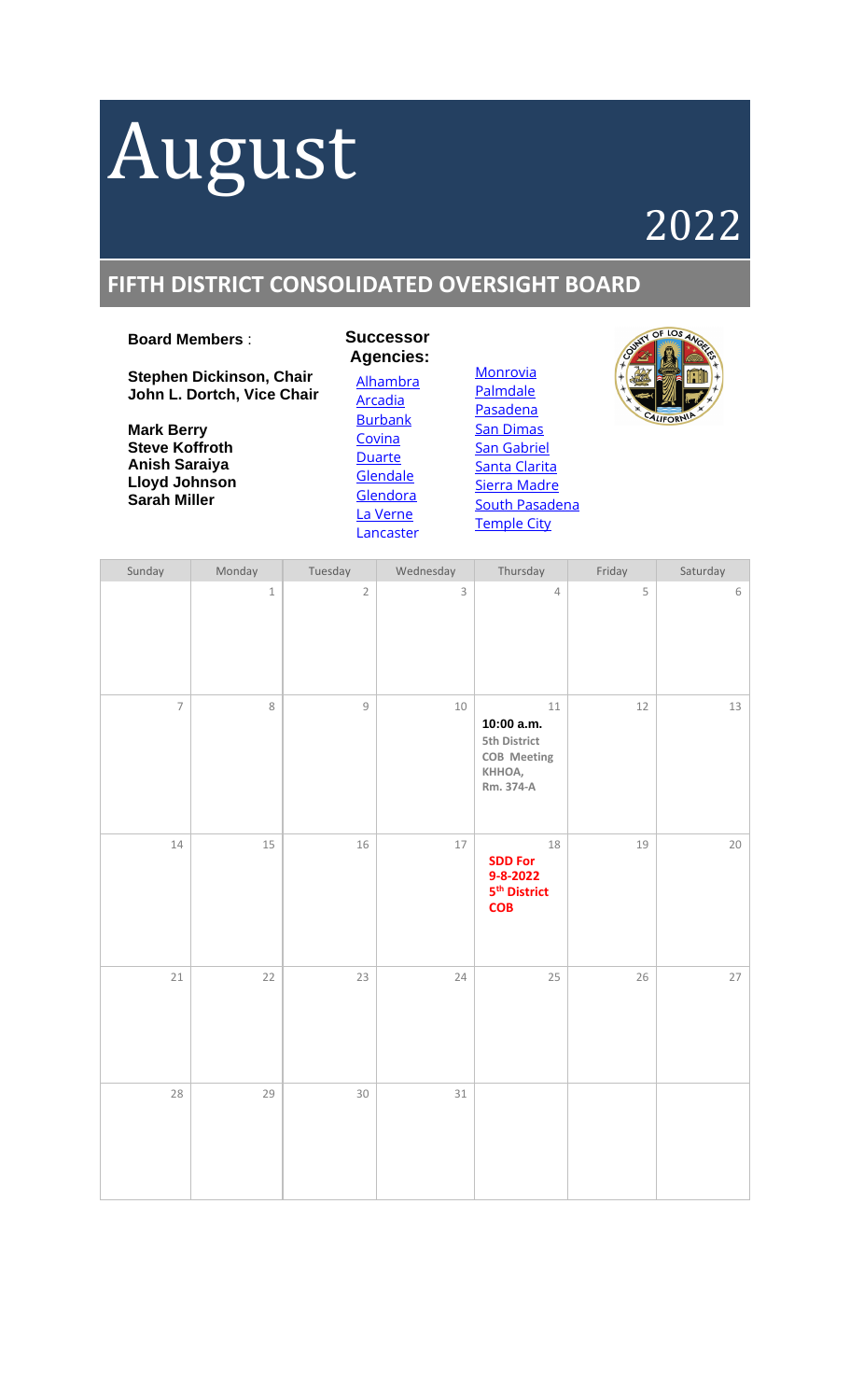# September

## 2022

### **FIFTH DISTRICT CONSOLIDATED OVERSIGHT BOARD**

### **Board Members** :

**Stephen Dickinson, Chair John L. Dortch, Vice Chair**

**Mark Berry Steve Koffroth Anish Saraiya Lloyd Johnson Sarah Miller**

**Successor Agencies:** [Alhambra](https://www.cityofalhambra.org/) [Arcadia](https://www.arcadiaca.gov/government/city-departments/development-services/successor-agency-to-the-arcadia-redevelopment-agency) [Burbank](http://www.burbankca.gov/departments/community-development/housing-economic-development/successor-agency/successor-agency-oversight-board-agendas) [Covina](https://covinaca.gov/) [Duarte](http://www.accessduarte.com/about/default.htm) **[Glendale](https://www.glendaleca.gov/government/departments/city-clerk/boards-and-commissions-/oversight-board-for-the-glendale-successor-agency)** [Glendora](http://www.cityofglendora.org/departments-services/boards-commissions-and-committees/oversight-board-to-the-glendora-successor-agency) [La Verne](http://www.ci.la-verne.ca.us/index.php/39-city-hall/41-la-verne-successor-agency-oversight-board) **[Lancaster](http://www.cityoflancasterca.org/about-us/city-government/redevelopment-agency)** 





| Sunday     | Monday                        | Tuesday | Wednesday      | Thursday                                                                           | Friday       | Saturday    |
|------------|-------------------------------|---------|----------------|------------------------------------------------------------------------------------|--------------|-------------|
|            |                               |         |                | $\,1\,$                                                                            | $\sqrt{2}$   | $\mathsf S$ |
| $\sqrt{4}$ | $\mathsf S$<br><b>HOLIDAY</b> | 6       | $\overline{7}$ | $\,8\,$<br>10:00 a.m.<br>5th District<br><b>COB</b> Meeting<br>KHHOA,<br>Rm. 374-A | $\mathcal G$ | 10          |
| $11\,$     | $12\,$                        | 13      | $14\,$         | 15                                                                                 | 16           | $17\,$      |
| 18         | 19                            | 20      | $21\,$         | 22<br><b>SDD For</b><br>10-13-2022<br>5 <sup>th</sup> District<br><b>COB</b>       | 23           | 24          |
| 25         | 26                            | $27\,$  | 28             | 29                                                                                 | 30           |             |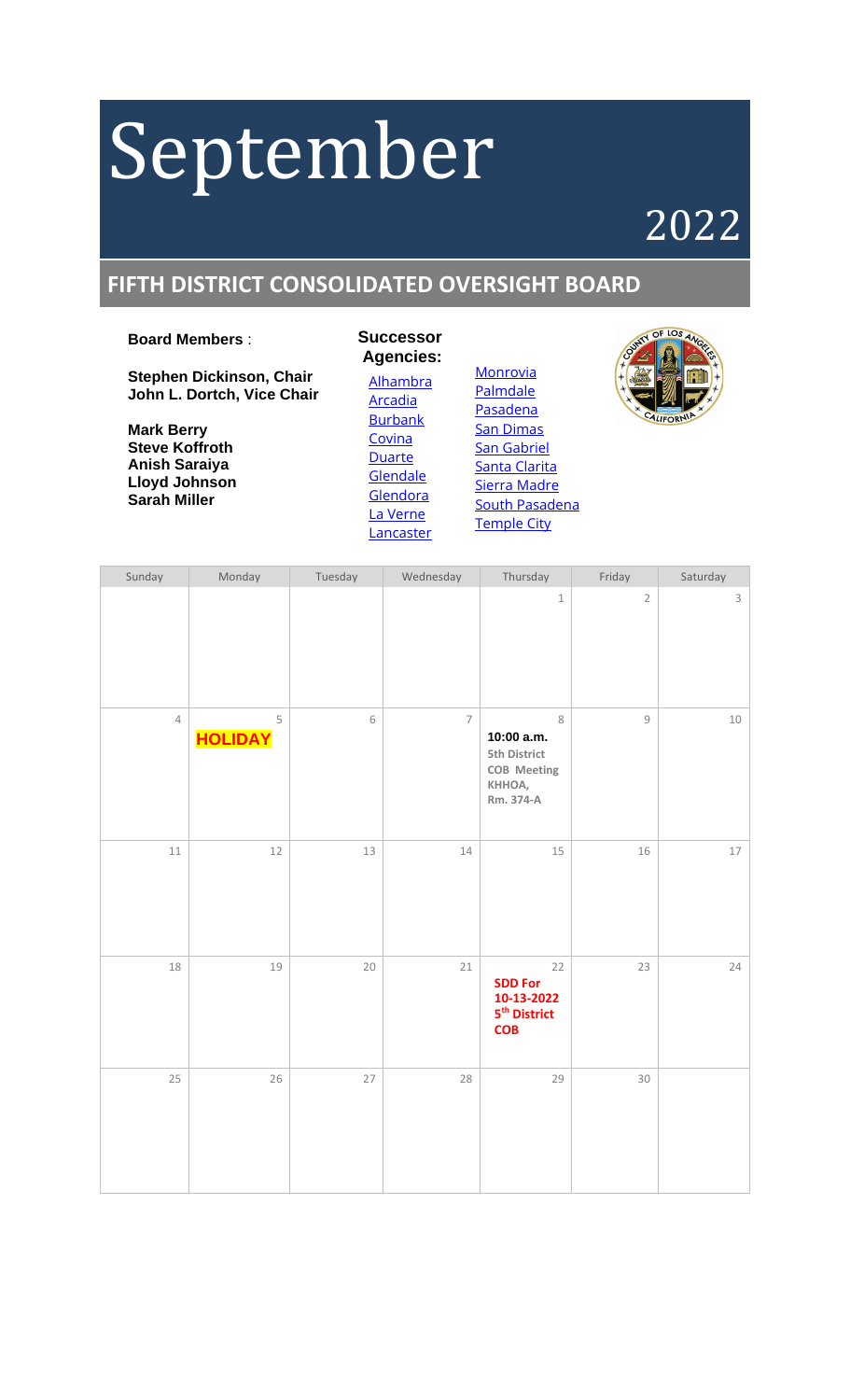# October

## 2022

### **FIFTH DISTRICT CONSOLIDATED OVERSIGHT BOARD**

### **Board Members** :

**Stephen Dickinson, Chair John L. Dortch, Vice Chair**

**Mark Berry Steve Koffroth Anish Saraiya Lloyd Johnson Sarah Miller**

**Agencies:** [Alhambra](https://www.cityofalhambra.org/) [Arcadia](https://www.arcadiaca.gov/government/city-departments/development-services/successor-agency-to-the-arcadia-redevelopment-agency) [Burbank](http://www.burbankca.gov/departments/community-development/housing-economic-development/successor-agency/successor-agency-oversight-board-agendas) [Covina](https://covinaca.gov/) [Duarte](http://www.accessduarte.com/about/default.htm) **[Glendale](https://www.glendaleca.gov/government/departments/city-clerk/boards-and-commissions-/oversight-board-for-the-glendale-successor-agency)** [Glendora](http://www.cityofglendora.org/departments-services/boards-commissions-and-committees/oversight-board-to-the-glendora-successor-agency) [La Verne](http://www.ci.la-verne.ca.us/index.php/39-city-hall/41-la-verne-successor-agency-oversight-board) **[Lancaster](http://www.cityoflancasterca.org/about-us/city-government/redevelopment-agency)** 

**Successor**



| Sunday         | Monday                   | Tuesday    | Wednesday | Thursday                                                                         | Friday         | Saturday      |
|----------------|--------------------------|------------|-----------|----------------------------------------------------------------------------------|----------------|---------------|
|                |                          |            |           |                                                                                  |                | $\mathbbm{1}$ |
| $\overline{2}$ | $\mathsf{3}$             | $\sqrt{4}$ | 5         | 6                                                                                | $\overline{7}$ | $\,8\,$       |
| $\mathsf g$    | $10\,$<br><b>HOLIDAY</b> | $11\,$     | 12        | 13<br>10:00 a.m.<br>5th District<br><b>COB</b> Meeting<br>KHHOA,<br>Rm. 374-A    | $14\,$         | $15\,$        |
| 16             | $17\,$                   | 18         | 19        | $20\,$<br><b>SDD For</b><br>11-10-2022<br>5 <sup>th</sup> District<br><b>COB</b> | 21             | 22            |
| 23             | 24                       | 25         | $26\,$    | $27\,$                                                                           | 28             | 29            |
| $30\,$         | $31\,$                   |            |           |                                                                                  |                |               |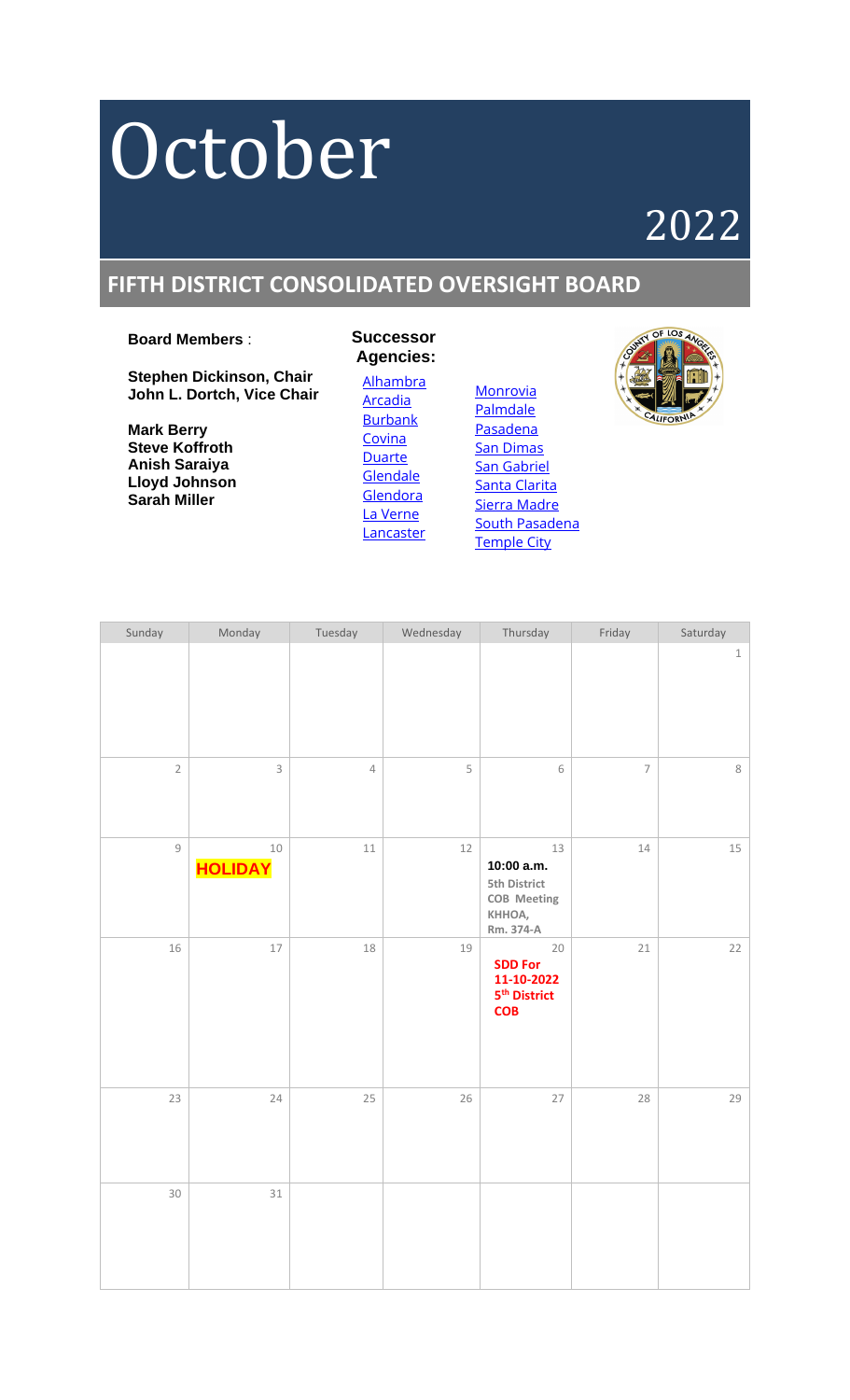# November

## 2022

### **FIFTH DISTRICT CONSOLIDATED OVERSIGHT BOARD**

### **Board Members** :

**Stephen Dickinson, Chair John L. Dortch, Vice hair**

**Mark Berry Michael J. Bush Steve Koffroth Sarah Miller Anish Saraiya**

**Successor Agencies:** [Alhambra](https://www.cityofalhambra.org/) [Arcadia](https://www.arcadiaca.gov/government/city-departments/development-services/successor-agency-to-the-arcadia-redevelopment-agency) [Burbank](http://www.burbankca.gov/departments/community-development/housing-economic-development/successor-agency/successor-agency-oversight-board-agendas) [Covina](https://covinaca.gov/) [Duarte](http://www.accessduarte.com/about/default.htm) [Glendale](https://www.glendaleca.gov/government/departments/city-clerk/boards-and-commissions-/oversight-board-for-the-glendale-successor-agency) **[Glendora](http://www.cityofglendora.org/departments-services/boards-commissions-and-committees/oversight-board-to-the-glendora-successor-agency)** [La Verne](http://www.ci.la-verne.ca.us/index.php/39-city-hall/41-la-verne-successor-agency-oversight-board) [Lancaster](http://www.cityoflancasterca.org/about-us/city-government/redevelopment-agency)



| Sunday | Monday                   | Tuesday       | Wednesday      | Thursday                                                                          | Friday                   | Saturday |
|--------|--------------------------|---------------|----------------|-----------------------------------------------------------------------------------|--------------------------|----------|
|        |                          | $\mathbbm{1}$ | $\overline{2}$ | 3                                                                                 | $\sqrt{4}$               | 5        |
| 6      | $\overline{\phantom{a}}$ | 8             | $\mathsf g$    | $10\,$<br>10:00 a.m.<br>5th District<br><b>COB Meeting</b><br>KHHOA,<br>Rm. 374-A | $11\,$<br><b>HOLIDAY</b> | $12\,$   |
| 13     | 14                       | 15            | 16             | 17<br><b>SDD For</b><br>12-8-2022<br>5 <sup>th</sup> District<br><b>COB</b>       | 18                       | 19       |
| 20     | $21\,$                   | 22            | 23             | 24<br><b>HOLIDAY</b>                                                              | 25<br><b>HOLIDAY</b>     | 26       |
| 27     | 28                       | 29            | $30\,$         |                                                                                   |                          |          |